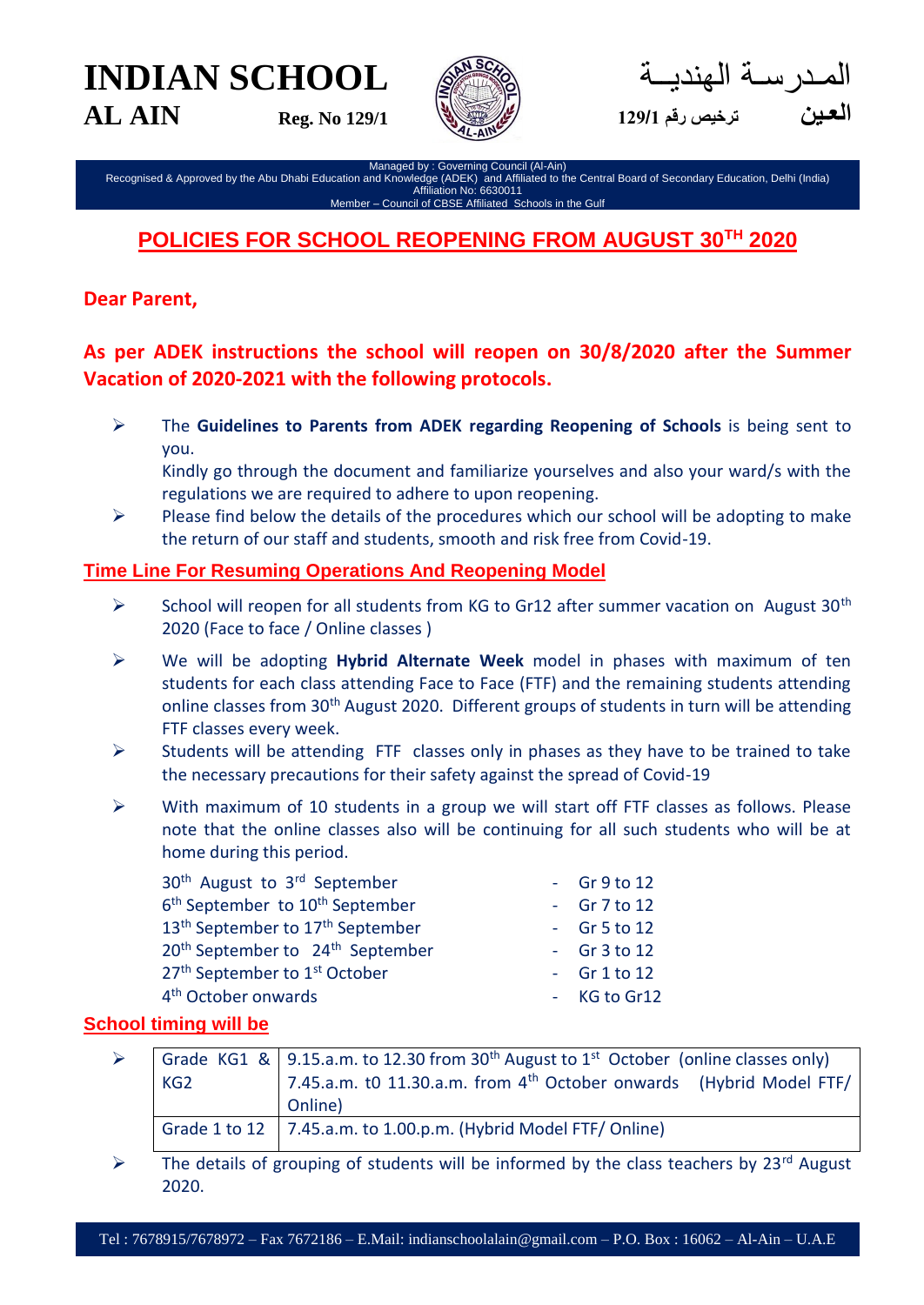**INDIAN SCHOOL** 





المـدرسـة الهنديــة **العـين ترخيص رقم 121/<sup>1</sup>**

Managed by : Governing Council (Al-Ain) Recognised & Approved by the Abu Dhabi Education and Knowledge (ADEK) and Affiliated to the Central Board of Secondary Education, Delhi (India) Affiliation No: 6630011 Member – Council of CBSE Affiliated Schools in the Gulf

- $\triangleright$  It is mandatory that students attend the FTF classes as per the schedule given to them.
- $\triangleright$  Students with high risk health condition may be exempted from attending school upon submission of medical certificate. However they will be required to attend the online classes.
- **As per the ADEK guidelines it is mandatory for staff, students and parents to follow the given below regulations.**

### **Health Requirements For Entry**

- a. All should ensure that they have been in UAE at least 14 days prior to their first day in school in order to attend the FTF classes.
- b. All are required to undergo Covid-19 test before they return to school.
- c. All are required to download AL HOSN app.
- d. All will declare their recent travel history.
- e. Anyone who displays symptoms of Covid-19 as per Health Authority regulations will not be permitted to enter the school campus.

### **Communication**

- $\triangleright$  School will adopt remote forms of communication (through SMS, circulars on online campus) and meetings (in MS teams/ G-Suite) whenever required.
- $\triangleright$  In case parents are required to visit the school, they will be permitted to do so only after school hours between 1.00.p.m. and 2.00.p.m.with prior appointment unless in case of emergency.
- $\triangleright$  School shall maintain the medical records of all students and it will be kept confidential by the School Nurse.

### **Entry/ Exit Protocol**

- $\triangleright$  A log of entry for students, staff, parents and others will be maintained by the school at the entry point.
- $\triangleright$  Staff and students should check their temperature every day before leaving from home. Those who are having any symptoms of Covid-19 should stay at home.
- $\triangleright$  As per ADEK all students should be carrying two masks, personal sanitizer and tissues every day.
- The **entry and exit** points for each section of the students will be informed prior to school reopening.
- **Access points** will be manned by the Security to enforce preventive measures like monitoring of temperature, social distancing of 1.5m, wearing of mask (except KG students), sanitizing etc.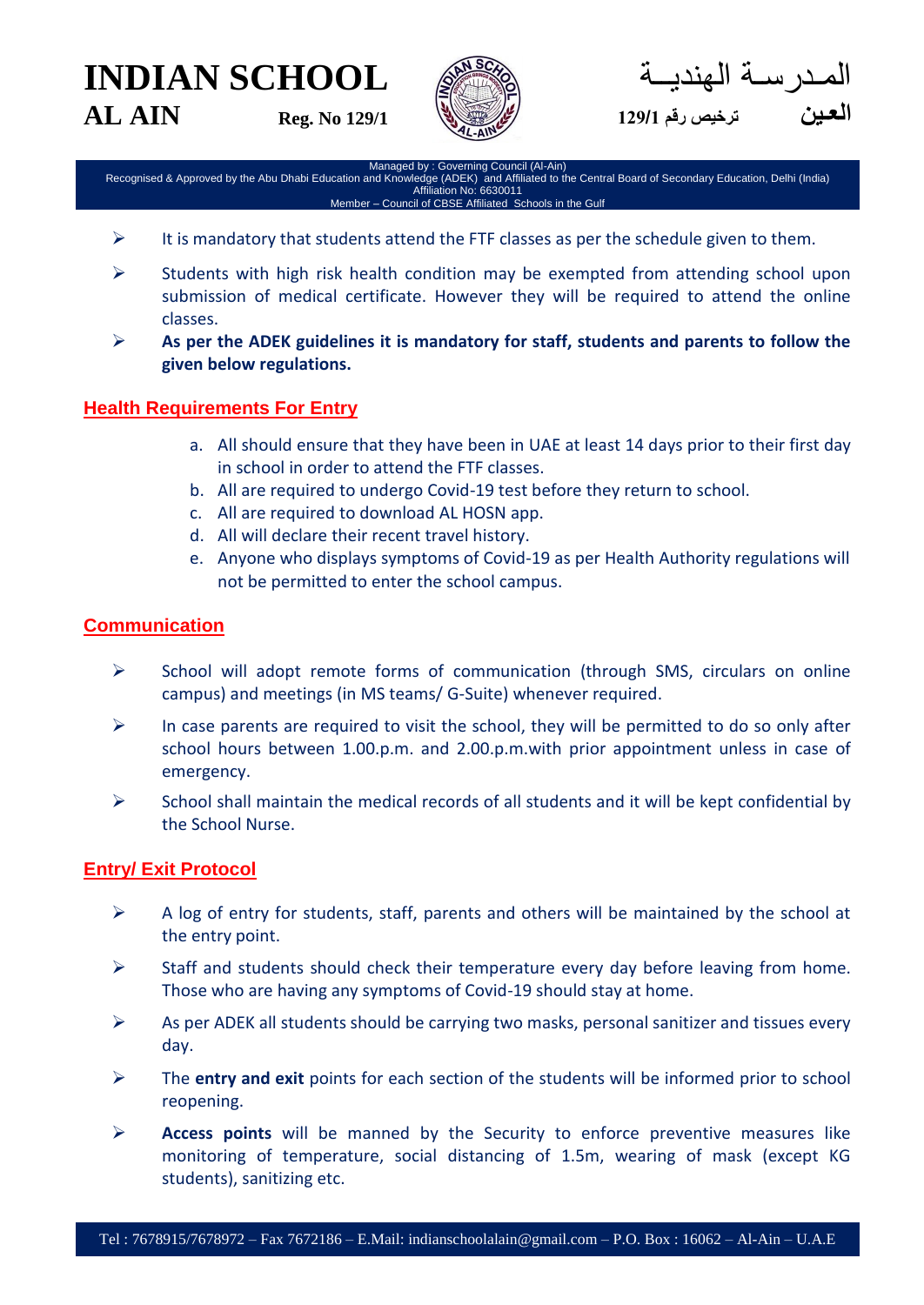# **INDIAN SCHOOL AL AIN Reg. No 129/1**



در ســة الـهنديـــة **العـين ترخيص رقم 121/<sup>1</sup>**

Managed by : Governing Council (Al-Ain) Recognised & Approved by the Abu Dhabi Education and Knowledge (ADEK) and Affiliated to the Central Board of Secondary Education, Delhi (India) Affiliation No: 6630011 Member – Council of CBSE Affiliated Schools in the Gulf

### **School Transport**

- $\triangleright$  Student using school transport will be temperature screened before they embark the bus.
- $\triangleright$  Junior students should be accompanied by an adult until they board the bus as they will not be allowed to board the bus if the student is found to have elevated temperature.
- $\triangleright$  Students should sanitize their hands while getting onto the bus and while getting down the bus at school and frequently throughout the day.
- $\triangleright$  Students should stand in a queue maintaining a distance of 1.5m while boarding the bus.
- $\triangleright$  Students will be allotted assigned seats in the bus.
- $\triangleright$  Students should not eat any snacks or food while travelling in the bus.
- $\triangleright$  The interior of the bus will be sanitized after each trip.
- $\triangleright$  School will maintain daily bus passenger log for contact tracing.

### **Private Transport**

- $\triangleright$  Students are encouraged to use private transport whenever possible.
- $\triangleright$  If carpooling is done parents should keep track of the arrangements for contact tracing purposes and share the information with the school.
- $\triangleright$  Guardians of all such students using private transport will be allowed only up to the access points and will not be allowed to enter the campus.
- $\triangleright$  During dispersal parents / guardians of private transport students will wait in their vehicle until the designated pick up time.

#### **Class Rules to be followed during FTF classes**

- $\triangleright$  In the classrooms students will be seated 1.5m. away from each other.
- $\triangleright$  A set of table and chair will be labeled for each student and it will be used exclusively by that student every day when he/ she attends FTF classes.
- $\triangleright$  The furniture will be disinfected once in every 24 hours.
- $\triangleright$  Circulation paths will be marked within the classroom and also in the corridors of all blocks.
- $\triangleright$  Students have to carry their own stationery items, books etc. to school and avoid sharing with other students.
- $\triangleright$  Students have to bring their own snacks/ food from home and should not share with others. Canteen will be closed in the present situation until further notice.
- $\triangleright$  If a student shows any symptoms of illness during the day, he/she will be isolated and should be picked up immediately by the parents.